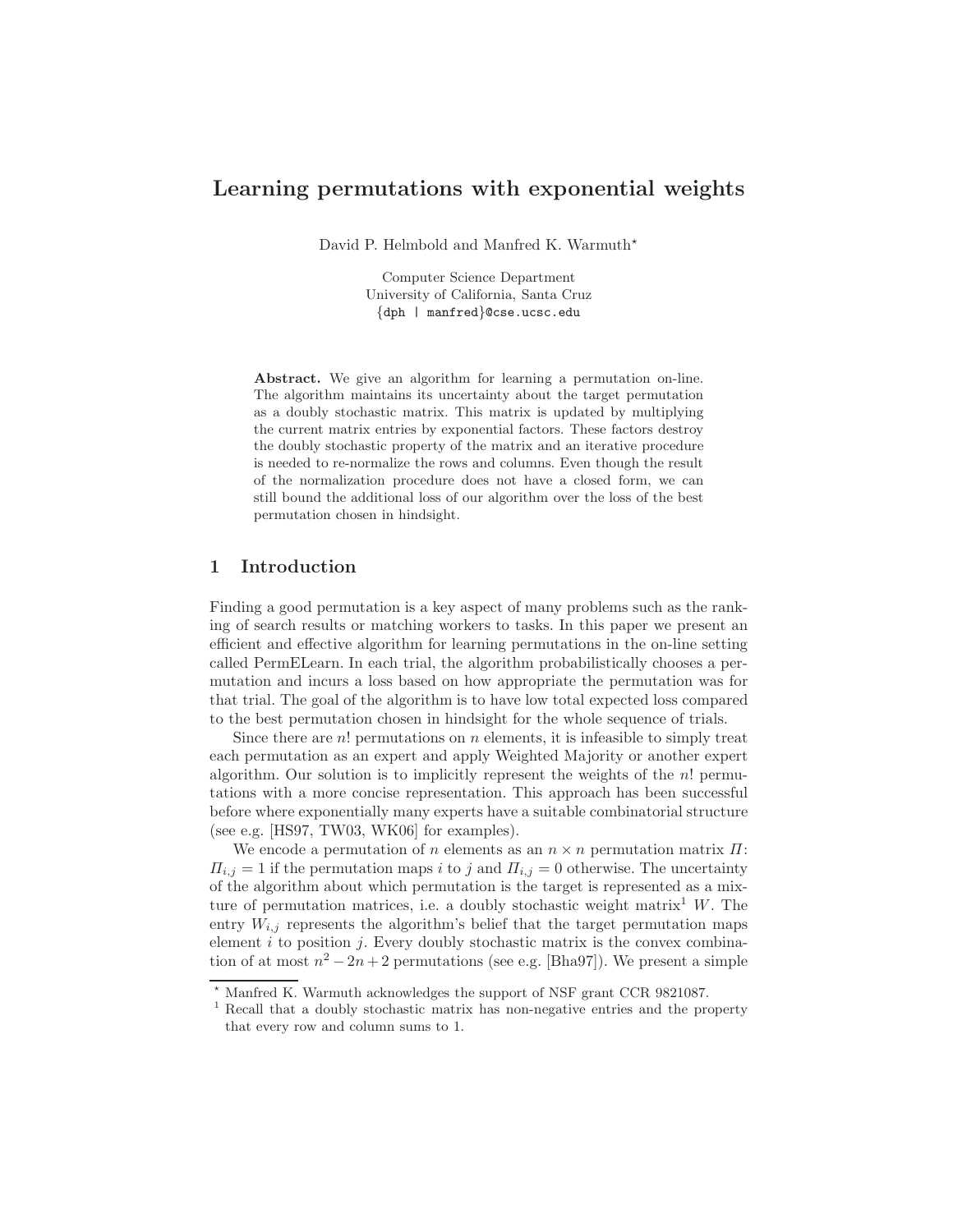matching-based algorithm that efficiently decomposes the weight matrix into a slightly larger than necessary convex combination. Our algorithm PermELearn samples a permutation from this convex combination to produce its prediction.

As the algorithm is randomly selecting its permutation, an adversary simultaneously selects a loss matrix  $L \in [0, 1]^{n \times n}$  for the trial. The adversary is allowed to see the algorithm's doubly stochastic matrix, but not its random choice of permutation. The loss matrix has the interpretation that  $L_{i,j}$  is the loss for mapping element  $i$  to  $j$  and the loss of a whole permutation is the sum of the losses of the permutation's mappings. This linear decomposition of the loss is necessary to make the algorithm efficient and fits nicely with the algorithm's weight matrix representation. Section 3 shows how a variety of intuitive loss motifs can be expressed in this matrix form.

Before the next trial, algorithm PermELearn makes a weighted-majority style update to its weight matrix: each entry  $W_{i,j}$  is multiplied by  $e^{-\eta L_{i,j}}$  where  $\eta$  is a learning rate in [0, 1]. After this update, the weight matrix no longer has the doubly stochastic property, and the weight matrix must be projected back into the space of doubly stochastic matrices (called "Sinkhorn Balancing", see Section 4) before the next prediction can be made. Our method based on Sinkhorn Balancing bypasses a potential issue: if the probability of each permutation  $\Pi$ is proportional to  $\prod_i W_{i, \Pi(i)}$  then the normalization constant is the permanent of  $W$ , and calculating the permanent is a known  $\#P$ -complete problem.

We bound (Theorem 1) the expected loss of PermELearn over any sequence of trials by

$$
\frac{n\ln n + \eta \mathcal{L}_{\text{best}}}{1 - e^{-\eta}},\tag{1}
$$

where  $\eta$  is the learning rate and  $\mathcal{L}_{\text{best}}$  is the loss of the best permutation on the entire sequence. If an upper bound  $\tilde{\mathcal{L}}_{est} \geq \mathcal{L}_{best}$  is known, then  $\eta$  can be tuned (as in [FS97]) and the bound becomes

$$
\mathcal{L}_{\text{best}} + \sqrt{2\mathcal{L}_{\text{est}}n\ln n} + n\ln n. \tag{2}
$$

Since  $\ln n! \approx n \ln n - n$ , this is close to the loss bound when Weighted Majority is run over the n! permutations. We also can show (omitted) a lower bound of  $\mathcal{L}_{\text{best}} + \Omega(\sqrt{\mathcal{L}_{\text{best}} n \ln n} + n \ln n).$ 

The Exponentiated Gradient family of learning algorithms uses probability vectors as their weight vectors. In this case the normalization is straightforward and is folded directly into the update. PermELearn's hypothesis is a doubly stochastic matrix. Its update step first multiplies the entries of the matrix by exponential factors and then uses Sinkhorn re-balancing to iteratively re-normalize the rows and columns. We are able to prove bounds for our algorithm despite the fact the re-normalization does not have a closed form solution. We show that the multiplicative update minimizes a tradeoff between the loss and a relative entropy between non-negative matrices. This multiplicative update takes the matrix outside of the set of doubly stochastic matrices. Luckily this un-normalized update already makes enough progress (towards the best permutation) for the loss bound quoted above. We interpret the iterations of Sinkhorn balancing as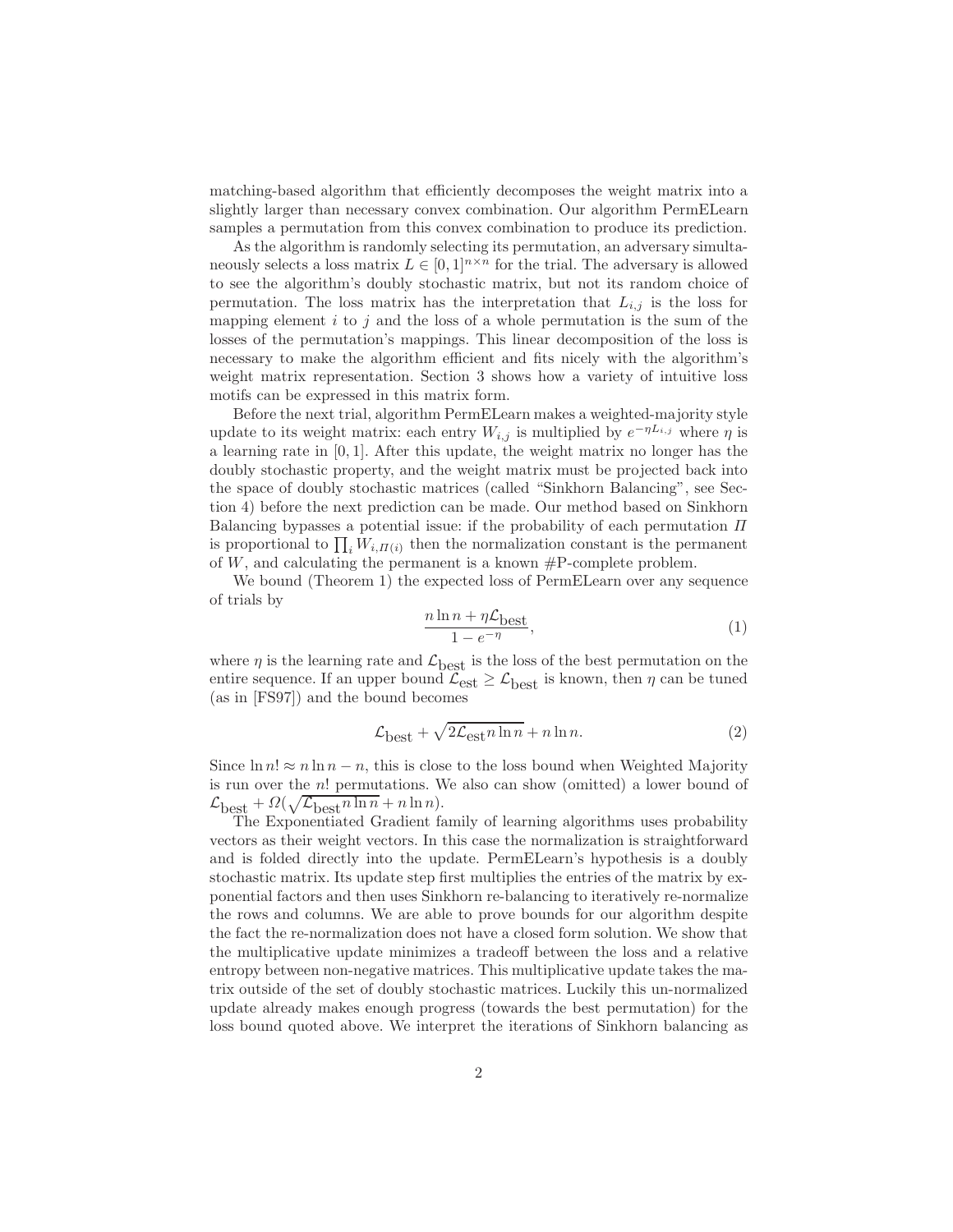projections w.r.t. the same relative entropy. Finally, using Bregman projection methods one can show these projections only increase the progress and thus don't hurt the analysis.

Our new insight of splitting the update into an un-normalized step followed by a normalization step also leads to a streamlined proof of the loss bound of the randomized weighted majority algorithm that is interesting in its own right. On the other hand, the bounds for the expert algorithms can be proven in many different ways, including potential based methods (see e.g. [KW99, CBL06]). We were not able to find a potential based proof for learning permutations with doubly stochastic matrices, since there is no closed form solution for Sinkhorn Balancing. Finally, Kalai and Vempala's "Follow the Perturbed Leader" [KV05] approach can easily be applied to our problem, but it leads to worse bounds.

We introduce our notation in the next section. Section 3 presents the permutation learning model and gives several intuitive examples of appropriate loss motifs. Section 4 describes the details of the PermELearn algorithm, while Section 5 contains the proof of its relative mistake bound and uses the same methodology in an alternate analysis of the Weighted Majority algorithm. In Section 6, we apply the "Follow the Perturbed Leader" algorithm to learning permutations. The concluding section describes extensions and further work.

## **2 Notation**

All matrices will be  $n \times n$ , and **1** and **0** denote the all all ones and all zero matrices. For a matrix A,  $A_{i,j}$  is the element of A in row i, and column j. We use  $A \bullet B$ to denote the dot product between matrices A and B, i.e.  $\sum_{i,j} A_{i,j} B_{i,j}$ . We use single subscripts (e.g.  $A_k$ ) to identify matrices/permutations from a sequence.

Permutations on n elements are frequently represented in two ways: as a vector, and as a matrix. We use the notation  $\Pi$  (and  $\Pi$ ) to represent a permutation of elements  $\{1,\ldots,n\}$  into positions  $\{1,\ldots,n\}$  in either format, using the context to indicate the appropriate representation. Thus, for each  $i \in \{1, \ldots, n\}$ , we use  $\Pi(i)$  to denote the position that the *i*th element is mapped to by permutation Π, and matrix element  $\Pi_{i,j} = 1$  if  $\Pi(i) = j$  and 0 otherwise.

If L is a matrix with n rows then the product  $\Pi L$  permutes the rows of L:

| (0100)                                                                                  | $(11\ 12\ 13\ 14)$                                              | $(21\ 22\ 23\ 24)$                                                                                   |
|-----------------------------------------------------------------------------------------|-----------------------------------------------------------------|------------------------------------------------------------------------------------------------------|
| $\varPi = \left[ \begin{array}{rrr} 0 & 0 & 0 & 1 \\ 0 & 0 & 1 & 0 \end{array} \right]$ | $\begin{array}{c} 21\ 22\ 23\ 24 \\ 31\ 32\ 33\ 34 \end{array}$ | $\begin{array}{ c c c c }\hline 41 & 42 & 43 & 44 \\ \hline 31 & 32 & 33 & 34 \\ \hline \end{array}$ |
| 1000                                                                                    | (41 42 43 44 /                                                  | $\left(11\ 12\ 13\ 14\right)$                                                                        |
| Matrix for $\Pi = (2, 4, 3, 1)$                                                         | An arbitrary matrix                                             | Permuting the rows                                                                                   |

Our algorithm will have some uncertainty about which permutation to predict with. Therefore it maintains a probability distribution over permutations in the form of a  $n \times n$  doubly stochastic matrix W as its data structure.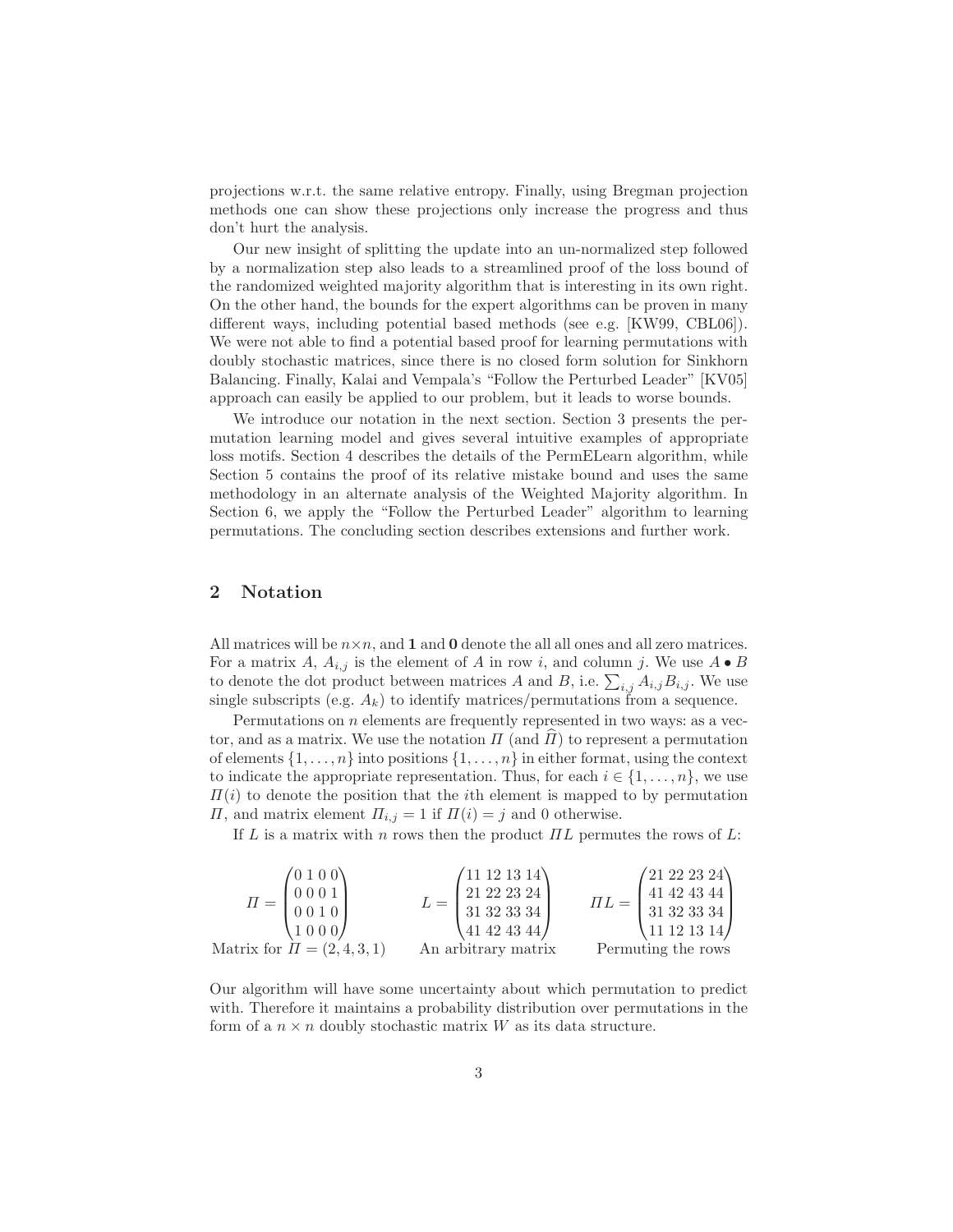## **3 The on-line protocol**

We are interested in learning permutations in the on-line setting, where learning proceeds in a series of trials. We assume the losses are generated by an (adversarial) process that we will call "nature". In each trial:

- $-$  The learner (probabilistically) chooses a permutation  $\hat{\Pi}$ .
- Nature simultaneously chooses a loss matrix  $L \in [0,1]^{n \times n}$  for the trial with the interpretation that  $L_{i,j}$  is the loss for mapping element i to position j, and the loss of a permutation is the sum of the losses of its mappings, i.e.  $\sum_i L_{i,\widehat{\Pi}(i)} = \Pi \bullet L.$
- **–** At the end of the trial the algorithm is given L so that it can adjust its future predictions.

The expected loss incurred by the algorithm on the trial is  $\mathbb{E}[\hat{\Pi} \bullet L]$ , where the expectation is over the algorithm's random choice of  $\hat{\Pi}$ .

Since the dot product is linear,  $\mathbb{E}[\hat{\Pi} \bullet L] = W \bullet L$ , where  $W = \mathbb{E}(\hat{\Pi})$ . The entry  $W_{i,j}$  is the probability that the learner chooses a permutation  $\widehat{H}$  such that  $\hat{H}(i) = j$ . Since permutation matrices are doubly stochastic, the convex combination  $W$  is so as well.

It is worth emphasizing that the W matrix is a convenient *summary* of the distribution over permutations used by any algorithm (it doesn't indicate which permutations have non-zero probability, for example). However, this summary is *sufficient* to determine the algorithm's expected loss.

Although our algorithm is capable of handling arbitrary sequences of loss matrices L, nature is usually significantly more restricted. Most applications have a loss motif M that is known to the algorithm and nature is constrained to choose (row) permutations of  $M$  as its loss matrix  $L$ . In effect, at each trial nature chooses a "correct" permutation  $\Pi$  and uses the loss matrix  $L = \Pi M$ . Note that the permutation left-multiplies the loss motif, and thus permutes the rows of  $M$ . If nature chooses the identity permutation then the loss matrix  $L$  is the motif M itself. When M is known to the algorithm, it suffices to give the algorithm only the permutation  $\Pi$  at the end of the trial, rather than L itself.

Figure 1 gives examples of loss motifs. The last loss in the table is associated with the competitive analysis of adaptive list structures where the cost is the number of links traversed to find the desired element<sup>2</sup>. Blum, Chawla, and Kalai [BCK03] give very efficient algorithms for this special case. In our notation, their bound has the same form as ours (1) but with the  $n \ln n$  replaced by  $O(n)$ . However, our lower bound shows that the  $\ln n$  factors in (2) are necessary in the general permutation setting.

Note that many compositions of loss motifs are possible. For example, given two motifs with their associated losses, any convex combination of the motifs creates a new motif for the (same) convex combination of the associated losses.

<sup>&</sup>lt;sup>2</sup> In the adaptive list problem the searched element can be moved forward in the list for free, but other reorderings of the elements incur a cost not modeled here.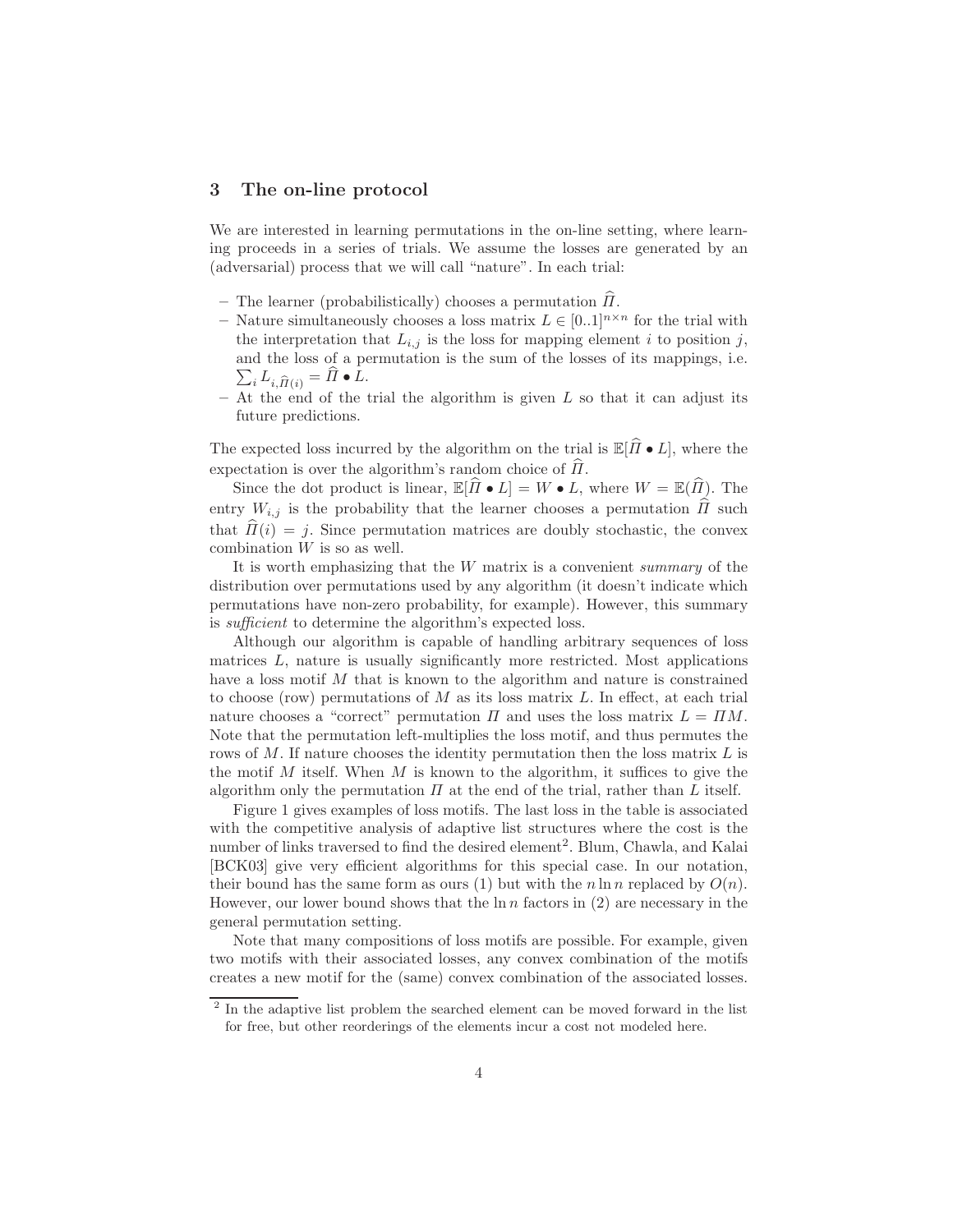| $\text{loss } \mathcal{L}(\widehat{\Pi}, \Pi)$                                                                                                                                      | motif $M$                                                                                                                            |
|-------------------------------------------------------------------------------------------------------------------------------------------------------------------------------------|--------------------------------------------------------------------------------------------------------------------------------------|
| the number of elements i where $\widehat{\Pi}(i) \neq \Pi$                                                                                                                          | $\begin{smallmatrix} 1 & 0 & 1 & 1 \\ 1 & 1 & 0 & 1 \end{smallmatrix}$<br>110                                                        |
| $\frac{1}{n-1}\sum_{i=1}^n \widehat{H}(i)-H(i) $ , how far the elements are from<br>there "correct" positions (division by $n-1$ ensures that<br>the entries of M are in $[0, 1]$ . | $\frac{1}{3}$ $\begin{pmatrix} 0 & 1 & 2 & 3 \\ 1 & 0 & 1 & 2 \\ 2 & 1 & 0 & 1 \end{pmatrix}$<br>3210                                |
| $\frac{1}{n-1}\sum_{i=1}^n \frac{ H(i)-H(i) }{H(i)}$ , a position weighted version of<br>the above emphasizing the early positions in $\Pi$                                         | $\mathfrak{D}$<br>3<br>$\frac{1}{3}$ $\begin{pmatrix} 1/2 & 0 & 1/2 & 1 \\ 2/3 & 1/3 & 0 & 1/3 \\ 3/4 & 1/2 & 1/4 & 0 \end{pmatrix}$ |
| the number of elements mapped to the first half by $\Pi$<br>but the second half by $\widehat{H},$ or vice versa                                                                     | $\begin{smallmatrix} 0&0&1&1\\ 1&1&0&0 \end{smallmatrix}$<br>1100                                                                    |
| the number of elements mapped to the first two posi-<br>tions by $\Pi$ that fail to appear in the top three position<br>of $\overline{H}$                                           | 00011<br>00011<br>00000<br>00000<br>00000                                                                                            |
| the number of links traversed to find the first element<br>of $\Pi$ in a list ordered by $\Pi$                                                                                      | 123<br>$\begin{pmatrix} 0 & 0 & 0 & 0 \\ 0 & 0 & 0 & 0 \end{pmatrix}$<br>$\frac{1}{3}$                                               |

**Fig. 1.** Loss motifs

Other component-wise combinations of two motifs (such as product or max) can also produce interesting loss motifs, but the combination usually cannot be distributed across the matrix dot-product calculation, and so cannot be expressed as a simple function of the original losses.

## **4 Algorithm**

Our permutation learning algorithm uses exponenential weights and we call it PermELearn. It maintains an  $n \times n$  dimensional doubly stochastic W as its main data structure, where  $W_{i,j}$  is the probability that PermELearn predicts with a permutation mapping element  $i$  to position  $j$ . In the absence of prior information it is natural to start with the uniform prior, i.e. the matrix  $\frac{1}{n}$  in each entry.

In each iteration PermELearn must do two things:

- 1. Choose a permutation  $\widehat{\Pi}$  from some distribution s.t.  $\mathbb{E}[\widehat{\Pi}] = W$ .
- 2. Create a new doubly stochastic matrix  $W$  for use in the next trial based on the current  $W$  and the loss matrix  $L$ .

The first step is described in Algorithm 1. The algorithm greedily decomposes W into a convex combination of at most  $n^2 - n + 1$  permutations, and then randomly selects one of these permutations for the prediction.<sup>3</sup> By Birkhoff's theorem (see  $[\text{Bha97}]$ ), every doubly stochastic matrix  $A$  is a convex combination

<sup>3</sup> The decomposition is not unique and the implementation may have a bias as to exactly which convex combination is chosen.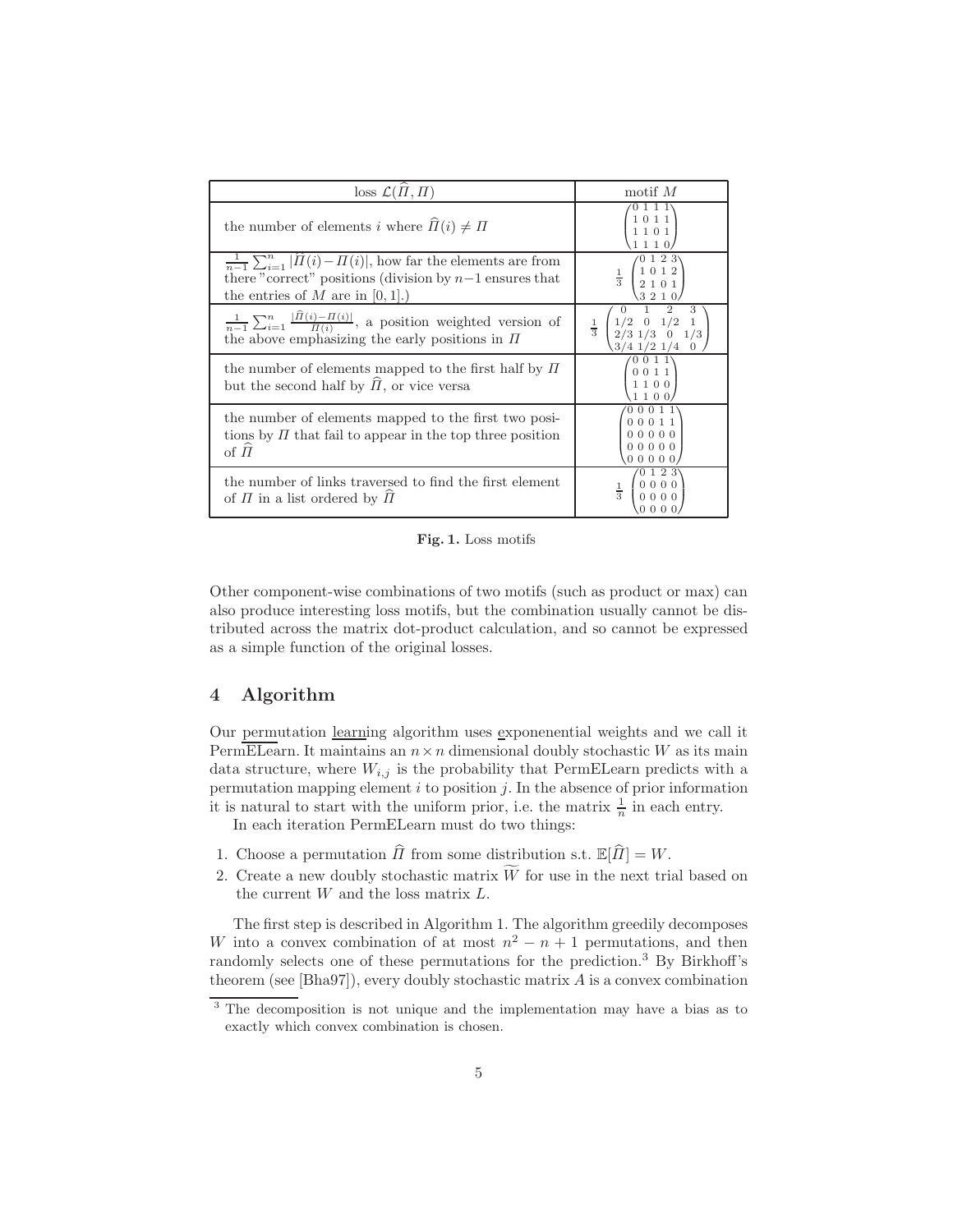#### **Algorithm 1** PermELearn: Selecting a permutation

**Require:** a doubly stochastic  $n \times n$  matrix W  $A := W$ : **for**  $\ell = 1$  to  $n^2 - n + 1$  **do** Find permutation  $\Pi_{\ell}$  such that each  $A_{i,\Pi_{\ell}(i)}$  is positive  $\alpha_{\ell} := \min_i A_{i, \Pi(i)}$  $A := A - \alpha_{\ell} \Pi_{\ell}$ Exit loop if all entries of A are zero **end for** {at end of loop  $W = \sum_{k=1}^{\ell} \alpha_k \prod_k$ } Randomly select  $\Pi_k \in \{\Pi_1, \ldots, \Pi_\ell\}$  using probabilities  $\alpha_k$  and return it.

#### **Algorithm 2** PermELearn: Weight Matrix Update

**Require:** learning rate  $\eta$ , non-negative loss matrix  $L$ , and doubly stochastic weight matrix W **for** each entry  $i, j$  of  $W$  **do** Create  $W'$  where each  $W'_{i,j} = W_{i,j} e^{-\eta L_{i,j}}$ **end for** Create doubly stochastic W by re-scaling the rows and columns of  $W'$  (Sinkhorn balancing) and update  $W$  to  $W$ .

of permutation matrices. In addition, one can find a permutation  $\Pi$  where each  $A_{i,\Pi(i)} > 0$  by finding a perfect matching on the  $n \times n$  bipartite graph containing the edge  $(i, j)$  whenever  $A_{i,j} > 0$ . Given a permutation  $\Pi$  where each  $A_{i, \Pi(i)} > 0$ we form the new matrix  $A' = A - \alpha \Pi$  where  $\alpha = \min_i A_{i, \Pi(i)}$ . Matrix A' has non-negative entries and  $A'$  has more zeros than  $A$ . Furthermore, each row and column of A' sum to  $1 - \alpha$ , so A' is  $1 - \alpha$  times a doubly stochastic matrix (and thus  $1 - \alpha$  times a convex combination of permutations).

After at most  $n^2 - n$  iterations we arrive at a matrix A' with exactly n non-zero entries. Since the row and column sums of  $A'$  are the same,  $A'$  is just a constant times a permutation matrix. Therefore, we have found a way to express the original doubly stochastic matrix as the convex combination of (at most)  $n^2 - n + 1$  permutation matrices (see Algorithm 1).

There are several improvements possible. In particular, we need not compute each perfect matching from scratch. If only q entries are zeroed by a permutation, then that permutation still represents a matching of size  $n - q$  in the graph for the new matrix. Thus we need to find only q augmenting paths to complete the perfect matching. The whole process requires finding  $O(n^2)$  augmenting paths at a cost of  $O(n^2)$  each, for a total cost of  $O(n^4)$  to decompose W into a convex combination of permutations.

The second step first multiplies the  $W_{i,j}$  entries of the loss matrix by the factors  $e^{-\eta L_{i,j}}$ . These factors destroy the row and column normalization, so the matrix must be re-normalized to restore the doubly-stochastic property. There is no closed form for the normalization step. The standard iterative renormalization method for non-negative matrices is called *Sinkhorn Balancing*. This method first normalizes the rows of the matrix to sum to one, and then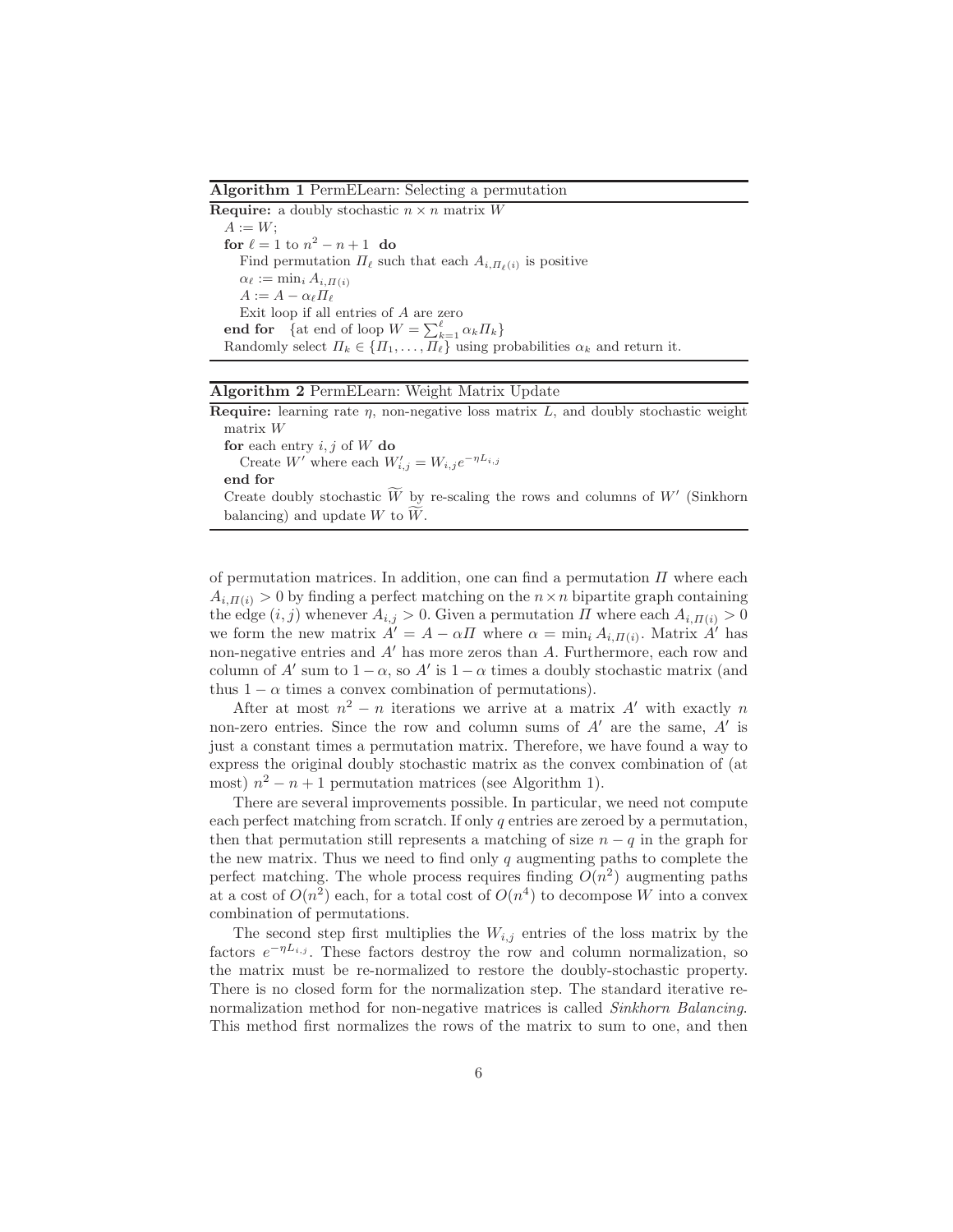normalizes the columns. Since normalizing the columns typically destroys the row normalization, the process must be iterated until convergence [Sin64].

Normalizing the rows corresponds to pre-multiplying by a diagonal matrix. The product of these diagonal matrices thus represents the combined effect of the multiple row normalization steps. Similarly, the combined effect of the column normalization steps can be represented by post-multiplying the matrix by a diagonal matrix. Therefore Sinkhorn balancing a matrix A results in a doubly stochastic matrix RAC where R and C are diagonal matrices. Each entry  $R_{i,i}$ is the positive multiplier applied to row i, and each entry  $C_{j,j}$  is the positive multiplier of column  $j$  in order to convert  $A$  into a doubly stochastic matrix.

**Convergence:** There has been much written on the scaling of matrices, and we briefly describe only a few of the results here. Sinkhorn showed that this procedure converges and that the  $RAC$  conversion of any matrix  $A$  is unique if it exists<sup>4</sup> (up to canceling multiples of R and C) [Sin64].

A number of authors consider scaling a matrix A so that the row and column sums are  $1 \pm \epsilon$ . Franklin and Lorenz [FL89] show that  $O(\text{length}(A)/\epsilon)$  Sinkhorn iterations suffice, where  $\text{length}(A)$  is the bit-length of matrix A's binary representation. Kalantari and Khachiyan [KK96] show that  $O(n^4 \ln{\frac{n}{\epsilon}} \ln{\frac{1}{\min A_{i,j}}})$  operations suffice using an interior point method. Linial, Samorodnitsky, and Widgerson [LSW00] give a preprocessing step after which only  $O((n/\epsilon)^2)$  Sinkhorn iterations suffice. They also present a strongly polynomial time iterative procedure requiring  $\tilde{O}(n^7 \log(1/\epsilon))$  iterations. Balakrishan, Hwang, and Tomlin [BHT04] give an interior point method with complexity  $O(n^6 \log(n/\epsilon))$ . Finally, Fürer [Fur04] shows that if the row and column sums of A are  $1 \pm \epsilon$  then every matrix entry changes by at most  $\pm n\epsilon$  when A is scaled to a doubly stochastic matrix.

We defer further analysis of the imprecision in  $W$  to the full paper, and continue assuming that the algorithm produces a doubly stochastic W .

## **5 Bounds for PermELearn**

Our analysis of PermELearn follows the entropy-based analysis of the exponentiated gradient family of algorithms [KW97]. This style of analysis first shows a per-trial progress bound using relative entropy to a comparator as a measure of progress, and then sums this invariant over the trials to obtain an expected total loss of the algorithm. As with the exponentiated gradient family of algorithms, we show that PermELearn's weight update is the solution to a relative entropy-regularized minimization problem.

Recall that the expected loss of PermELearn on a trial is a linear function of its W weight matrix. Therefore the gradient of the loss is independent of

<sup>&</sup>lt;sup>4</sup> Some non-negative matrices, like  $\left( \right.$  $\overline{1}$ 110 010 011 ), cannot be converted into doubly stochastic matrices because of their pattern of zeros. The weight matrices we deal with have strictly positive entries, and thus can always be made doubly stochastic with an RAC conversion.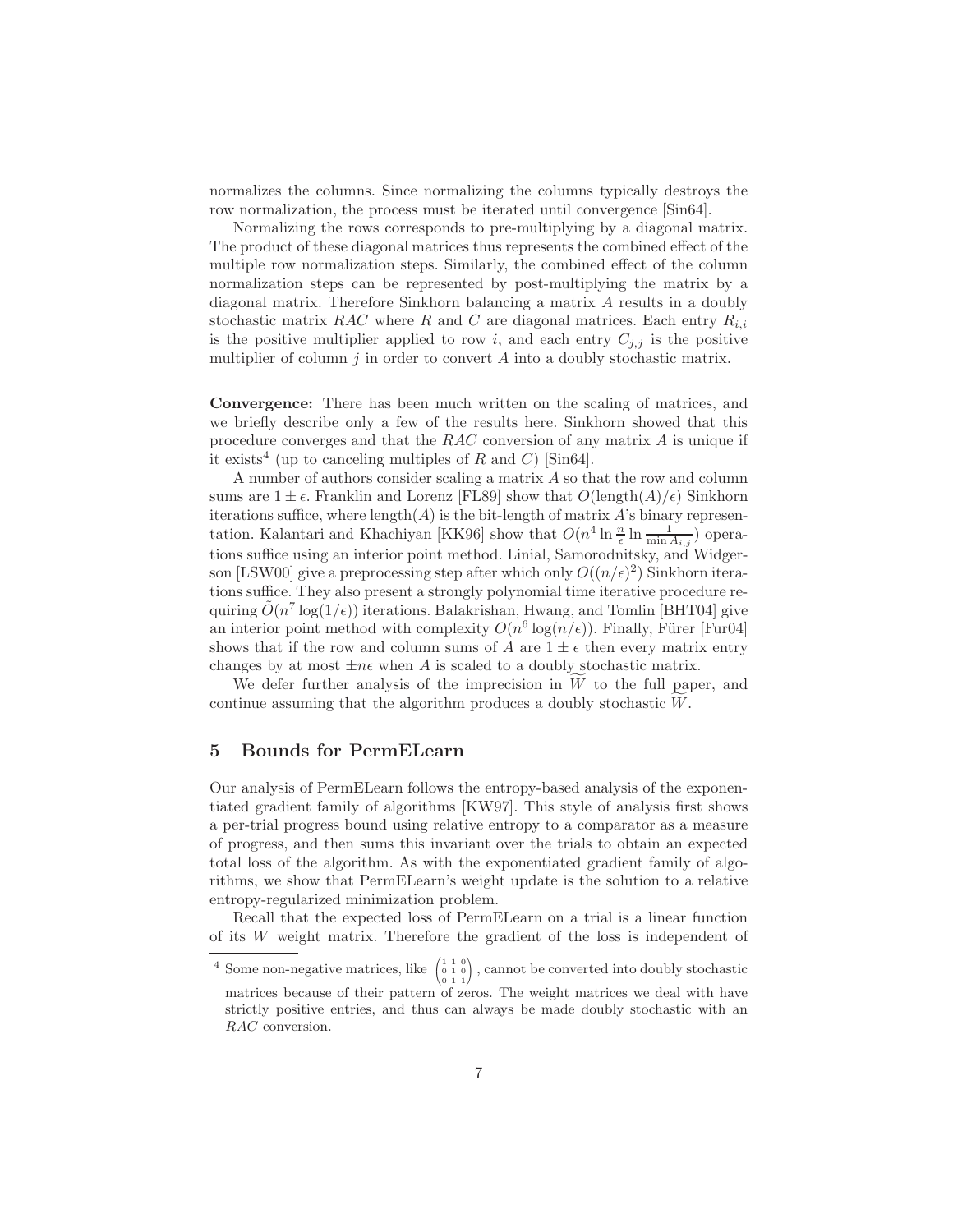the current value of  $W$ . This property of the loss greatly simplifies the analysis. Our analysis for this relatively simple setting provides a good foundation for learning permutation matrices and lays the groundwork for the future study of more complicated permutation loss functions.

We start our analysis with an attempt to mimic the standard analysis [KW97] for the exponentiated gradient family updates which multiply by exponential factors and re-normalize. Unfortunately, the lack of a closed form for the normalization causes difficulties. Our solution is to break PermELearn's update (Algorithm 2) into two steps, and use only the progress made to the intermediate un-normalized matrix in our per-trial bound (7). After showing that the normalization to a doubly stochastic matrix only increases the progress, we can sum the per-trial bound to obtain our main theorem.

The per-trial invariant used to analyze the exponentiated gradient family bounds (for every weight vector  $U$ ) the decrease in relative entropy from a (normalized)  $U$  to the algorithm's weight vector by a linear combination of the algorithm's loss and the loss of  $U$  on the trial. In our case the weight vectors are matrices and we use the following (un-normalized) relative entropy between matrices  $A$  and  $B$  with non-negative entries:

$$
\Delta(A, B) = \sum_{i,j} A_{i,j} \ln \frac{A_{i,j}}{B_{i,j}} + B_{i,j} - A_{i,j} .
$$

Note that this is just the sum of the relative entropies between the corresponding rows (or equivalently, between the corresponding columns):

$$
\Delta(A, B) = \sum_{i} \Delta(A_{i,\star}, B_{i,\star}) = \sum_{j} \Delta(A_{\star,j}, B_{\star,j}) .
$$

**A Dead End:** In each trial, PermELearn multiplies each entry of its weight matrix by an exponential factor, and the rows and columns are normalized using one additional factor per row and column (Algorithm 2):

$$
\widetilde{W}_{i,j} := \frac{W_{i,j}e^{-\eta L_{i,j}}}{r_ic_j},\tag{3}
$$

where  $r_i$ ,  $c_j$  are chosen so that row i and column j of the matrix W sum to one. PermELearn's update (3) solves the the following minimization problem:

$$
\begin{array}{ll}\n\text{argmin} & \left(\Delta(A, W) + \eta \left(A \bullet L\right)\right). \\
\forall i: \sum_{j} A_{i,j} = 1 \\
\forall j: \sum_{i} A_{i,j} = 1\n\end{array} \tag{4}
$$

**Lemma 1.** *PermELearn's updated weight matrix* W (3) *is the solution of* (4)*. Proof.* We form a Lagrangian for the optimization problem:

$$
l(A, \rho, \gamma) = \Delta(A, W) + \eta (A \bullet L) + \sum_{i} \rho_i (1 - \sum_{j} A_{i,j}) + \sum_{j} \gamma_j (1 - \sum_{i} A_{i,j}).
$$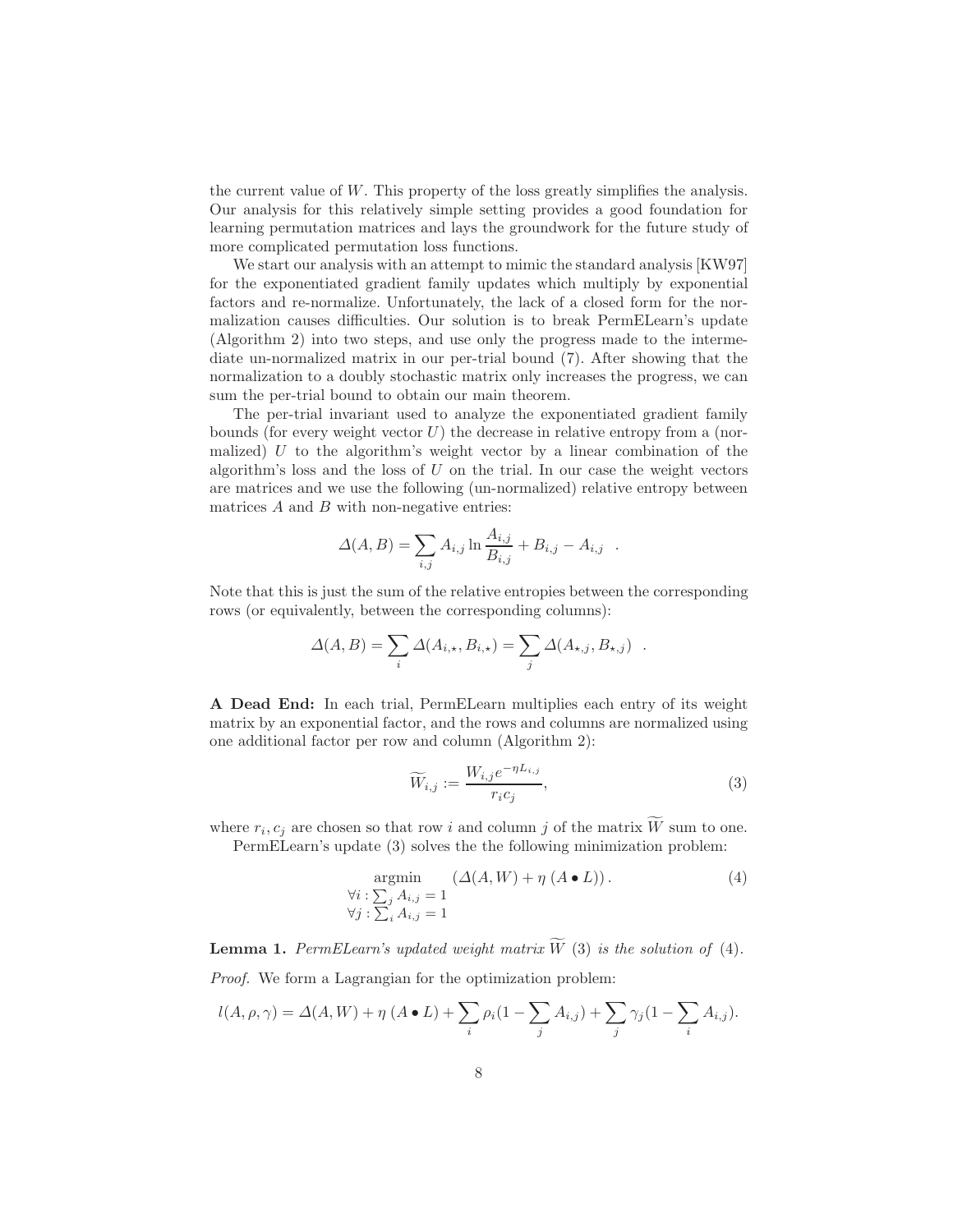Setting the derivative with respect to  $A_{i,j}$  to 0 yields  $A_{i,j} = W_{i,j} e^{-\eta L_{i,j}} e^{\rho_i} e^{\gamma_j}$ and shows that the normalization factors  $r_i$  and  $c_j$  are exponentials of the Lagrange multipliers.

Since the linear constraints are feasible and the divergence is strictly convex, there always is a unique solution, even though the solution does not have a closed form.

We now examine the progress  $\Delta(U, W) - \Delta(U, W)$  towards an arbitrary stochastic matrix  $U$ . Using Equation  $(3)$  and noting that all three matrices are doubly stochastic (so their entries sum to  $n$ ), we see that

$$
\Delta(U, W) - \Delta(U, \widetilde{W}) = -\eta \, U \bullet L + \sum_{i} \ln r_i + \sum_{j} \ln c_j.
$$

Making this a useful invariant requires lower bounding the sums on the rhs by a constant times  $W \bullet L$ , the loss of the algorithm. Unfortunately we are stuck because the normalization factors don't even have a closed form.

**Successful Analysis:** We split the update (3) into two steps:

$$
W'_{i,j} := W_{i,j} e^{-\eta L_{i,j}} \quad \text{and} \quad \widetilde{W}_{i,j} := \frac{W'_{i,j}}{r_i c_j},\tag{5}
$$

where  $r_i$  and  $c_j$  are chosen so that row i and column j of the matrix W sum to one, respectively. Using the Lagrangian (as in the proof of Lemma 1), it is easy to see that these steps solve the following minimization problems:

$$
W' = \underset{A}{\text{argmin}} \left( \Delta(A, W) + \eta \left( A \bullet L \right) \right) \text{ and } \widetilde{W} := \underset{\forall i \, : \, \sum_{j} A_{i,j} = 1}{\text{argmin}} \Delta(A, W'). \tag{6}
$$

$$
\forall i \, : \, \sum_{i} A_{i,j} = 1
$$

The second problem shows that the doubly stochastic matrix  $W$  is the projection of  $W'$  onto to the linear row and column sum constraints. The strict convexity of the relative entropy between non-negative matrices and the feasibility of the linear constraints ensure that the solutions for both steps are unique.

We now lower bound the progress  $\Delta(U, W) - \Delta(U, W')$  in the following lemma to get our per-trial invariant.

**Lemma 2.** *For any* η*, any doubly stochastic matrices* U *and* W *and any trial with loss matrix* L*,*

$$
\Delta(U, W) - \Delta(U, W') \ge (1 - e^{\eta})(W \bullet L) - \eta(U \bullet L),
$$

*where*  $W'$  *is the intermediate matrix* (6) *constructed by PermELearn from*  $W$ *.*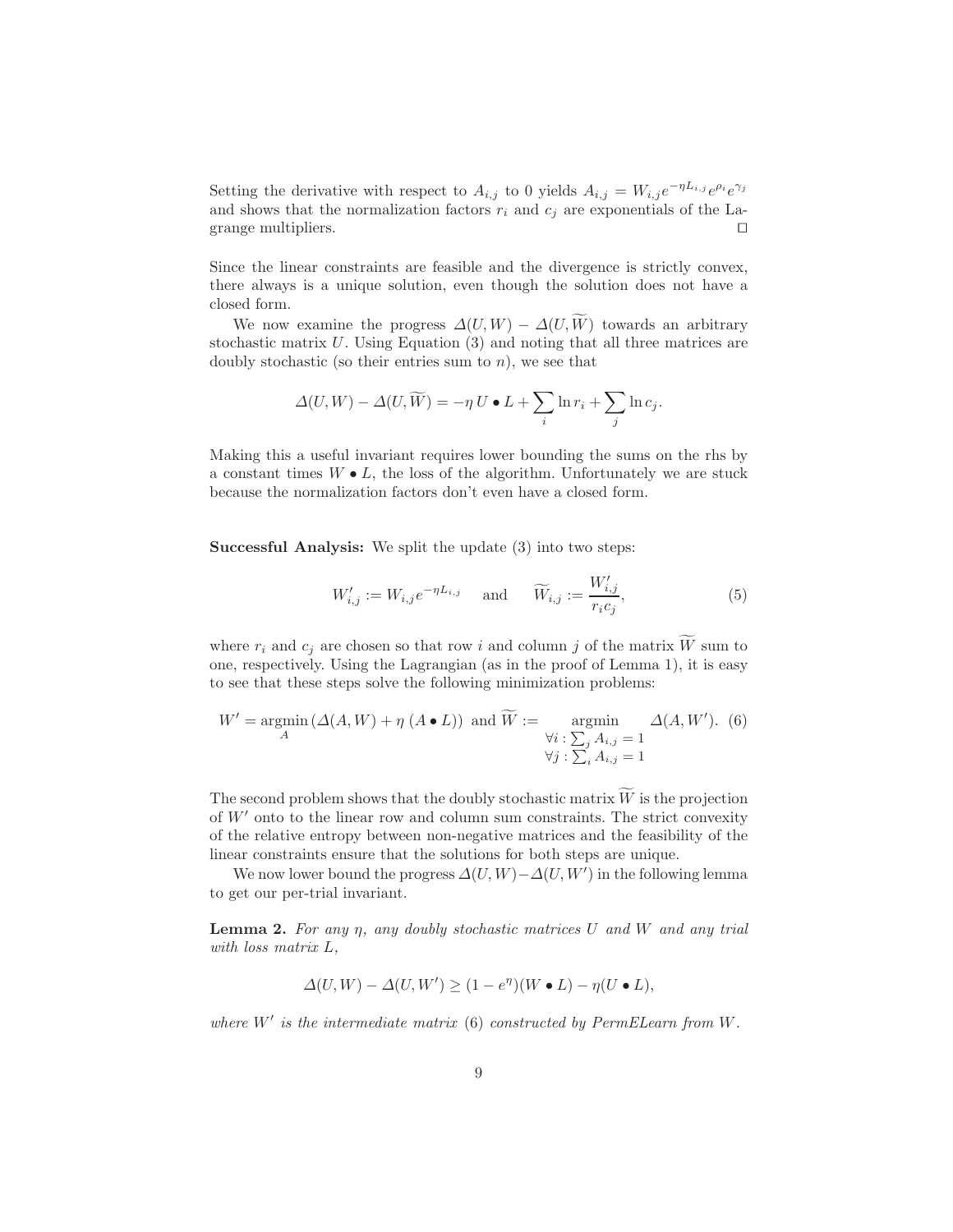*Proof.* The proof manipulates the difference of relative entropies and applies the inequality  $e^{-\eta x} \leq 1 - (1 - e^{-\eta})x$ , which holds for any  $x \in [0, 1]$  any  $\eta$ :

$$
\Delta(U, W) - \Delta(U, W') = \sum_{i,j} \left( U_{i,j} \ln \frac{W'_{i,j}}{W_{i,j}} + W_{i,j} - W'_{i,j} \right)
$$
  
= 
$$
\sum_{i,j} \left( U_{i,j} \ln(e^{-\eta L_{i,j}}) + W_{i,j} - W_{i,j} e^{-\eta L_{i,j}} \right)
$$
  

$$
\geq \sum_{i,j} \left( -\eta L_{i,j} U_{i,j} + W_{i,j} - W_{i,j} (1 - (1 - e^{-\eta}) L_{i,j}) \right)
$$
  
= 
$$
-\eta (U \bullet L) + (1 - e^{-\eta}) (W \bullet L).
$$

The relative entropy is a Bregman divergence and  $W$  is the relative entropy projection of  $W'$  w.r.t. linear constraints. Therefore, since U satisfies the constraints, we have by the Generalized Pythagorean Theorem (see e.g. [HW01])

$$
\Delta(U, W') - \Delta(U, \widetilde{W}) = \Delta(\widetilde{W}, W') \ge 0.
$$

Combining this with the inequality of Lemma 2 gives the critical per-trial invariant:

$$
\Delta(U, W) - \Delta(U, W) \ge (1 - e^{-\eta})(W \bullet L) - \eta(U \bullet L) . \tag{7}
$$

Before presenting our main theorem we introduce some notation to deal with sequences of trials. With respect to a sequence of T trials, define  $W_t$  and  $W_t$  to be the initial and updated weight matrices at each trial  $t \in \{1, ..., T\}$  so that  $\widetilde{W}_t = W_{t+1}$  for  $1 \le t \le T$ . We now bound  $\sum_{t=1}^T W_t \bullet L_t$ , the total expected loss of PermELearn over the entire sequence of trials.

**Theorem 1.** *For any learning rate* η*, any doubly stochastic matrices* U *and initial*  $W_1$ *, and any sequence of* T *trials with loss matrices*  $L_t \in [0,1]^{n \times n}$  *(for*  $1 \leq t \leq T$ *), the loss of PermELearn is bounded by:* 

$$
\sum_{t=1}^{T} W_t \bullet L_t \leq \frac{\Delta(U, W_1) - \Delta(U, W_{T+1}) + \eta \sum_{t=1}^{T} U \bullet L_t}{1 - e^{-\eta}}.
$$

*Proof.* Summing Equation (7) over the trials gives

$$
\Delta(U, W_1) - \Delta(U, W_{T+1}) \ge (1 - e^{-\eta}) \sum_{t=1}^T W_t \bullet L_t - \eta \sum_{t=1}^T U \bullet L_t.
$$

The bound then follows by solving for the loss of the algorithm.  $\square$ 

When the entries of  $W_1$  are all initialized to  $\frac{1}{n}$  and U is a permutation then  $\Delta(U, W_1) \le n \ln n$ . Note that the loss  $\sum_{t=1}^{T} U \cdot L$  is minimized when U is a single permutation. If  $\mathcal{L}_{\text{best}}$  denotes the loss of such a permutation, then the bound of Theorem 1 implies that the total loss of the algorithm is bounded by

$$
\frac{n\ln n + \eta \mathcal{L}_{\text{best}}}{1 - e^{-\eta}}.
$$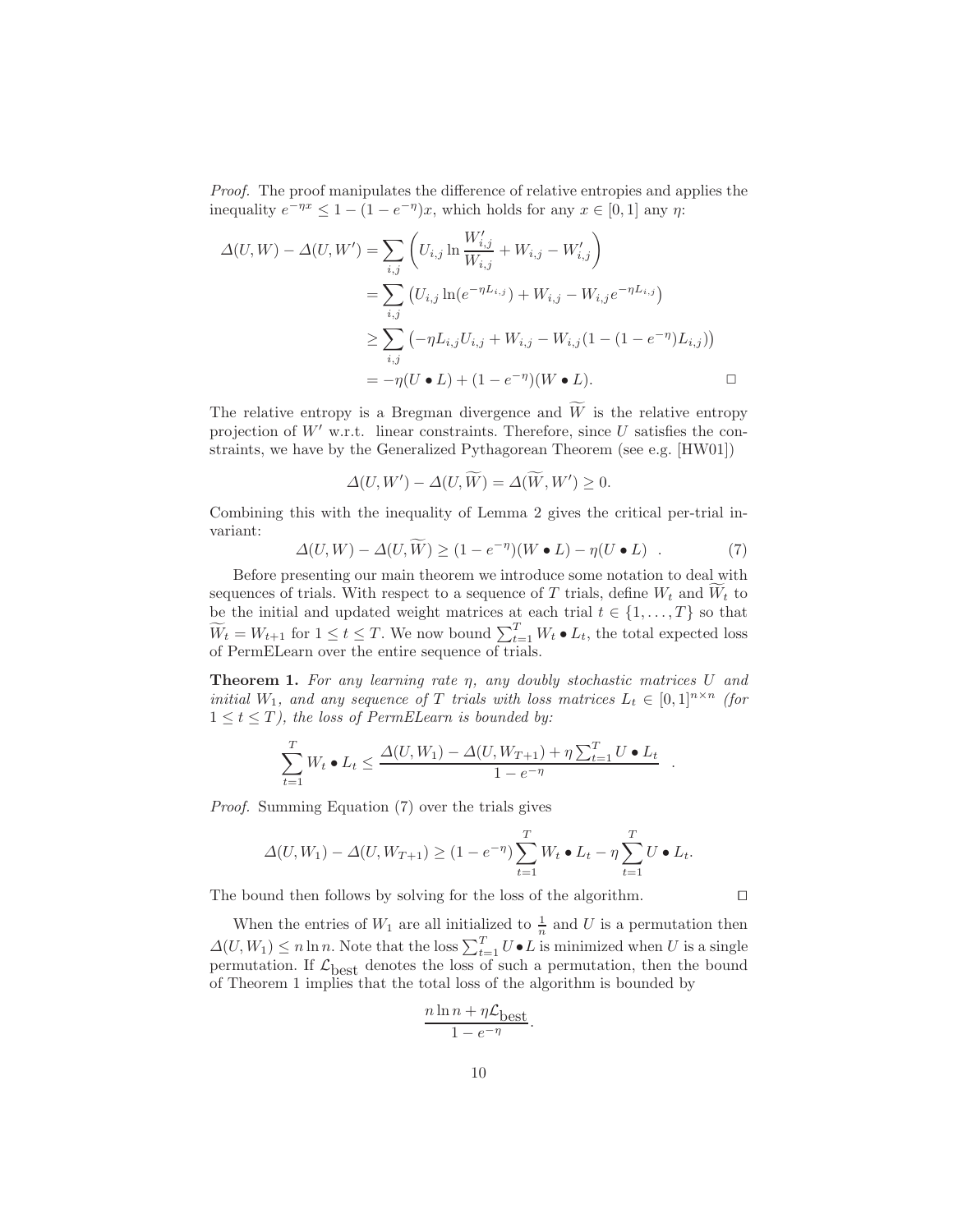If an upper  $\mathcal{L}_{\text{est}} \geq \mathcal{L}_{\text{best}}$  is known, then  $\eta$  can be tuned as done by Freund and Schapire [FS97] and the above bound becomes

$$
\mathcal{L}_{\text{best}} + \sqrt{2\mathcal{L}_{\text{est}}n\ln n} + n\ln n.
$$

**Splitting the analysis of Weighted Majority:** Perhaps the simplest case where the loss is linear in the parameter vector is the "decision theoretic" setting of [FS97]. There are N experts and the algorithm keeps a probability distribution  $w$  over the experts. In each trial the algorithm picks expert  $i$  with probability  $w_i$  and then gets a loss vector  $\ell \in [0,1]^N$ . Each expert i incurs loss  $\ell_i$  and the algorithm's expected loss is  $w \cdot \ell$ . Finally *w* is updated to  $\tilde{w}$  for the next trial.

The (Randomized) Weighted Majority algorithm [LW94] or Hedge algorithm [FS97] in this setting updates  $\tilde{w}_i = \frac{w_i e^{-\eta \ell_i}}{\sum_j w_j e^{-\eta \ell_j}}$ . This update is motivated by a tradeoff between the un-normalized relative entropy and expected loss [KW99] :

$$
\widetilde{\boldsymbol{w}} := \operatorname*{argmin}_{\sum_i \widehat{w}_i = 1} \left( \Delta(\widehat{\boldsymbol{w}}, \boldsymbol{w}) + \eta \; \widehat{\boldsymbol{w}} \cdot \boldsymbol{\ell} \right).
$$

As in the permutation case, we can split this update (and motivation) into two steps: setting each  $w'_i = w_i e^{-\eta \ell_i}$  then  $\tilde{\boldsymbol{w}} = \boldsymbol{w}' / \sum_i w'_i$ . These correspond to:

$$
\boldsymbol{w}' := \operatorname*{argmin}_{\widehat{\boldsymbol{w}}} \left( \Delta(\widehat{\boldsymbol{w}}, \boldsymbol{w}) + \eta \widehat{\boldsymbol{w}} \cdot \boldsymbol{\ell} \right) \text{ and } \widetilde{\boldsymbol{w}} := \operatorname*{argmin}_{\sum_i \widehat{w}_i = 1} \Delta(\widehat{\boldsymbol{w}}, \boldsymbol{w}').
$$

The following lower bound has been shown on the progress towards any probability vector **u** serving as a comparator [LW94, FS97, KW99]:

$$
\Delta(\boldsymbol{u},\boldsymbol{w}) - \Delta(\boldsymbol{u},\widetilde{\boldsymbol{w}}) \geq \boldsymbol{w} \cdot \boldsymbol{\ell} \left(1 - e^{-\eta}\right) - \eta \, \boldsymbol{u} \cdot \boldsymbol{\ell} \,. \tag{8}
$$

Surprisingly the same inequality already holds for the un-normalized update<sup>5</sup>:

$$
\Delta(\boldsymbol{u},\boldsymbol{w}) - \Delta(\boldsymbol{u},\boldsymbol{w}') = -\eta \, \boldsymbol{u} \cdot \boldsymbol{\ell} + \sum_i w_i (1 - e^{-\eta \ell_i}) \geq \boldsymbol{w} \cdot \boldsymbol{\ell} \, (1 - e^{-\eta}) - \eta \, \boldsymbol{u} \cdot \boldsymbol{\ell},
$$

where the last inequality uses  $e^{-\eta x} \leq 1-(1-e^{-\eta})x$ , for any  $x \in [0,1]$ . Since the normalization is a projection w.r.t. a Bregman divergence onto a linear constraint satisfied by the comparator *u*,  $\Delta(u, w') - \Delta(u, \tilde{w}) \ge 0$  by the Generalized<br>Puthagoroan Theorom [HW01] The total progress for both steps is again (8) Pythagorean Theorem [HW01]. The total progress for both steps is again (8).

**When to normalize?** Probably the most surprising aspect about the proof methodology is the flexibility about how and when to project onto the constraints. Instead of projecting a nonnegative matrix onto all 2n constraints at once (as in optimization problem  $(6)$ ), we could mimic the Sinkhorn balancing algorithm and iteratively project onto the n row and n column constraints until convergence. The Generalized Pythagorean Theorem shows that projecting

<sup>5</sup> Note that if the algorithm does not normalize the weights then *w* is no longer a distribution. When  $\sum_i w_i < 1$ , the loss  $w \cdot L$  amounts to abstaining (incurring 0) loss) with probability  $1 - \sum_i w_i$ , and predicting as expert i with probability  $w_i$ .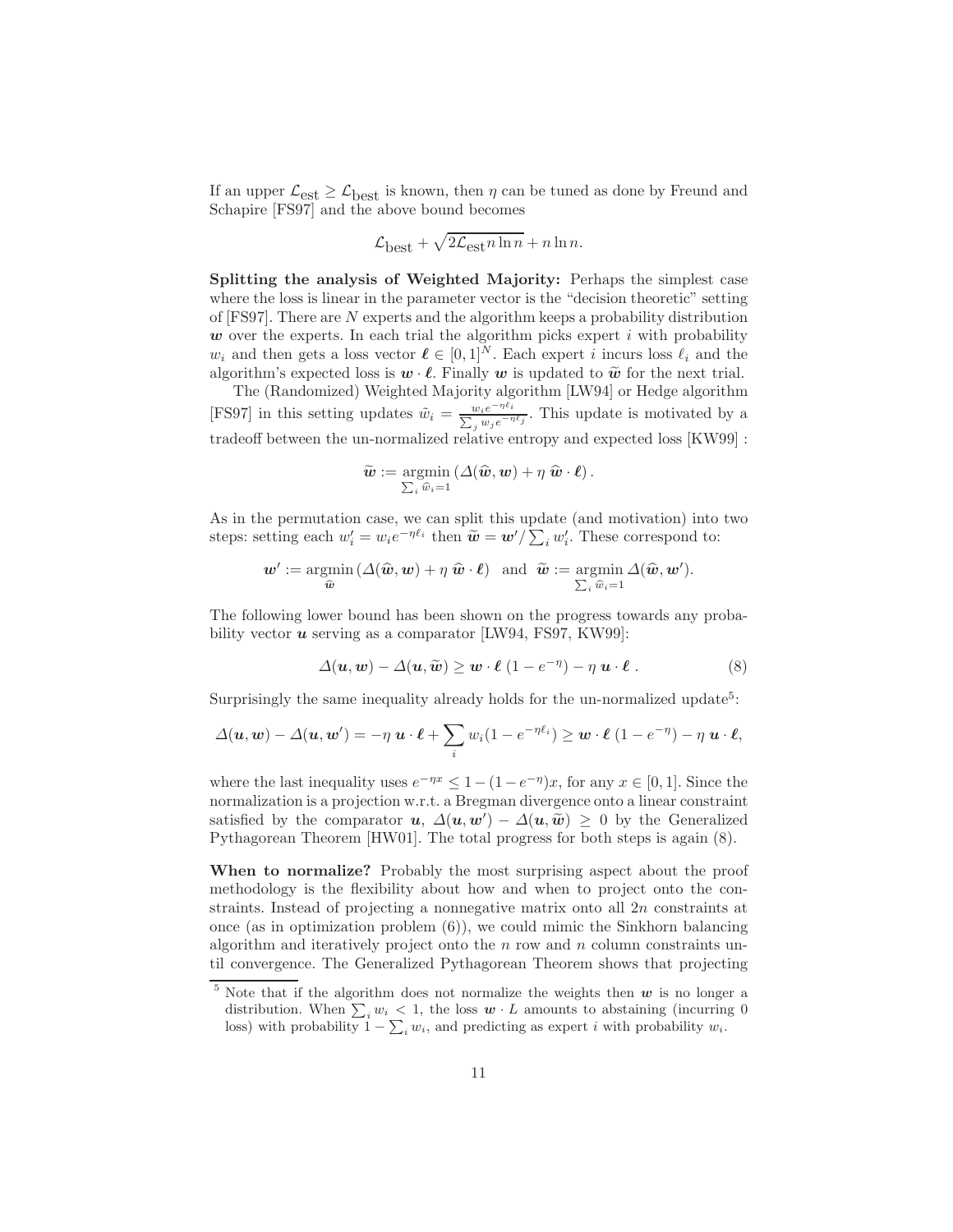onto *any* convex constraint that is satisfied by the comparator class of doubly stochastic matrices brings the weight matrix closer to *every* doubly stochastic matrix<sup>6</sup>. Therefore our bound on  $\sum_t W_t \bullet L_t$  (Theorem 1) holds if the exponential updates are interleaved with any sequence of projections to some subsets of the constraints. However, if the normalization constraint are not enforced then W is no longer a convex combination of permutations, and W can approach **0** (so  $W \bullet L \approx 0$  for all  $L$ ).

There is a direct argument that shows that the same final doubly stochastic matrix is reached if we interleave the exponential updates with projections to any of the constraints as long as all  $2n$  hold at the end. To see this we partition the class of matrices with positive entries into equivalence classes. Call two such matrices A and B *equivalent* if there are diagonal matrices R and C with positive diagonal entries such that  $B = RAC$ . Note that  $[RAC]_{i,j} = R_{i,i}A_{i,j}C_{j,j}$  so B is just a rescaled version of A. Projecting onto any row (and/or column) sum constraints amounts to pre- (and/or post-) multiplying the matrix by some positive diagonal matrix  $R$  (and/or C). Therefore if matrices A and B are equivalent then either projecting one onto a set of row/column sum constraints or multiplying their corresponding entries by the same factor results in matrices that are still equivalent. This means that any two runs from equivalent initial matrices that involve the same exponential updates end with equivalent final matrices even if they use different projections at different times. Finally, for any two equivalent matrices  $A$  and  $RAC$ , where the entries of  $A$  and the diagonal entries of  $R$  and  $C$  are positive, we have (from the Lagrangians):

$$
\begin{array}{ll}\n\text{argmin} & \Delta(\widehat{A}, A) = \text{argmin} & \Delta(\widehat{A}, RAC). \\
\forall i: \sum_{j} \widehat{A}_{i,j} = 1 & \forall j: \sum_{j} \widehat{A}_{i,j} = 1 \\
\forall j: \sum_{i} \widehat{A}_{i,j} = 1 & \forall j: \sum_{i} \widehat{A}_{i,j} = 1\n\end{array}
$$

Since the relative entropy is strictly convex, both minimization problems have the same unique minimum. Curiously enough the same phenomenon already happens in the weighted majority case: Two non-negative vectors *a* and *b* are *equivalent* if  $a = cb$ , where c is any nonnegative scalar, and again each equivalence class has exactly one normalized weight vector.

## **6 Follow the perturbed leader**

Kalai and Vempala [KV05] describe and bound "follow the perturbed leader" (FPL) algorithms for on-line prediction in a very general setting. Their FPL<sup>∗</sup> algorithm has bounds closely related to WM and other multiplicative weight algorithms. However, despite the apparent similarity between our representations and the general formulation of FPL∗, the bounds we were able to obtain for FPL<sup>∗</sup> are weaker than the bounds derived using the relative entropies.

 $6$  There is a large body of work on finding a solution subject to constraints via iterated Bregman projections (See e.g. [CL81]).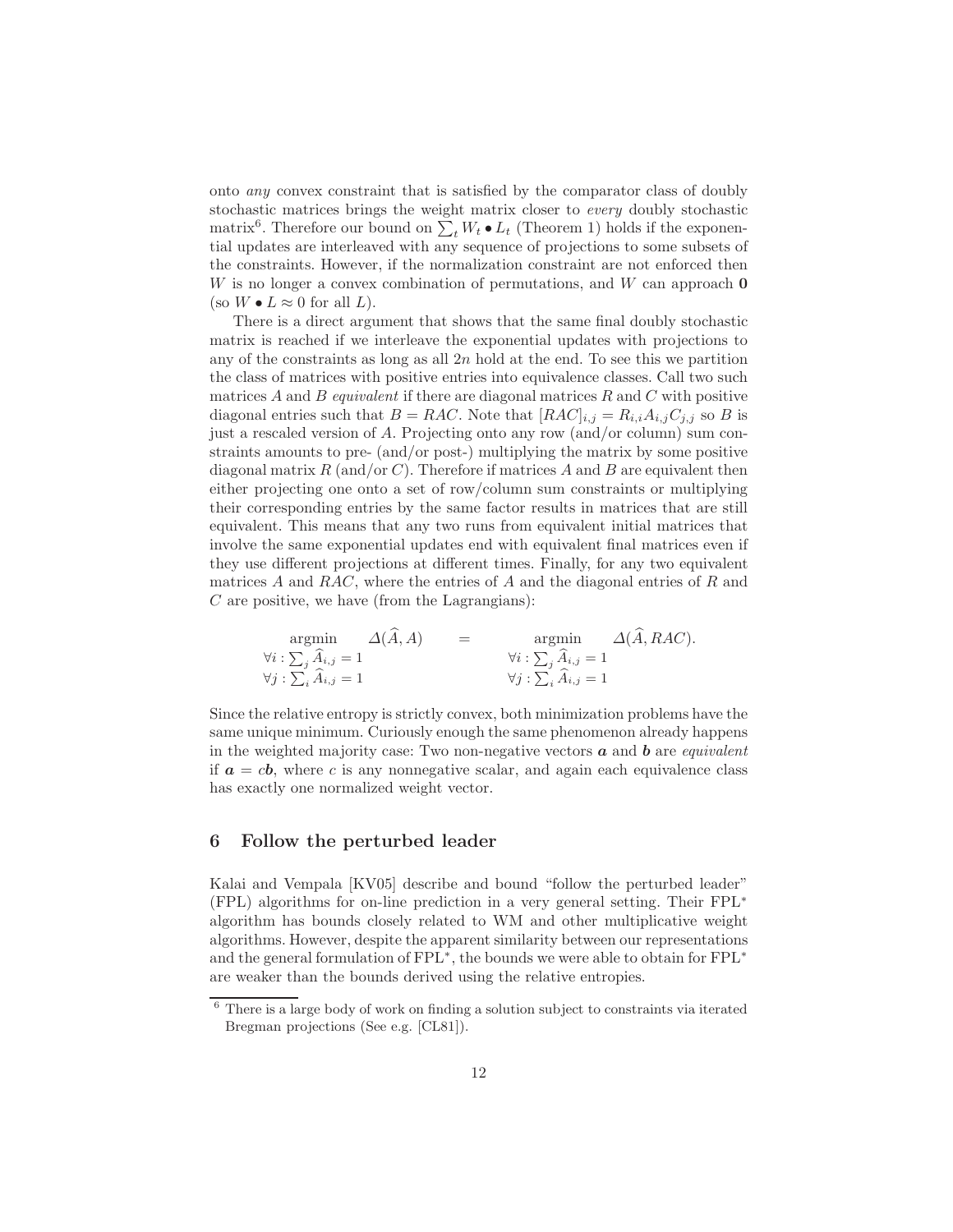The FPL setting has an abstract k-dimensional decision space used to encode predictors as well as a k-dimensional state space used to represent the losses of the predictors. At any trial, the current loss of a particular predictor is the dot product between that predictor's representation in the decision space and the state-space vector for the trial. This general setting can explicitly represent each permutation and its loss when  $k = n!$ . The FPL setting also easily handles the encodings of permutations and losses used by PermELearn by representing each permutation matrix  $\Pi$  and loss matrix  $L$  as  $n^2$ -dimensional vectors.

The FPL<sup>\*</sup> algorithm [KV05] takes a parameter  $\epsilon$  and maintains a cumulative loss matrix  $C$  (initially  $C$  is the zero matrix) At each trial,  $FPL^*$ :

- 1. Generates a random perturbation matrix P where each  $P_{i,j}$  is proportional to  $\pm r_{i,j}$  where  $r_{i,j}$  is drawn from the standard exponential distribution.
- 2. Predicts with a permutation  $\Pi$  minimizing  $\Pi \bullet (C + P)$ .
- 3. After getting the loss matrix L, updates C to  $C + L$ .

Note that FPL<sup>∗</sup> is more computationally efficient that PermELearn. It takes only  $O(n^3)$  time to make its prediction (the time to compute a minimum weight bipartite matching) and only  $O(n^2)$  time to update C. Unfortunately the generic FPL<sup>∗</sup> loss bounds are not as good as the bounds on PermELearn. In particular, they show that the loss of  $\text{FPL}^*$  on any sequence of trials is at most<sup>7</sup>

$$
(1+\epsilon)\mathcal{L}_{\text{best}} + \frac{8n^3(1+\ln n)}{\epsilon}
$$

where  $\epsilon$  is a parameter of the algorithm. When the loss of the best expert is known ahead of time,  $\epsilon$  can be tuned and the bound becomes

$$
\mathcal{L}_{\text{best}} + 4\sqrt{2\mathcal{L}_{\text{best}}n^3(1+\ln n)} + 8n^3(1+\ln n) .
$$

Although FPL<sup>∗</sup> gets the same  $\mathcal{L}_{\text{best}}$  leading term, the excess loss over the best permutation grows as  $n^3 \ln n$  rather the n  $\ln n$  growth of PermELearn's bound. Of course, PermELearn pays for the improved bound by requiring more time.

It is important to note that Kalai and Vempala also present a refined analysis of FPL<sup>∗</sup> when the perturbed leader changes only rarely. This analysis leads to bounds on weighted majority that are similar to the bounds given by the entropic analysis (although the constant on the square-root term is not quite as good). However, this refined analysis cannot be directly applied with the efficient representations of permutations because the total perturbations associated with different permutations are no longer independent exponentials. We leave the adaptation of the refined analysis to the permutation case as an open problem.

## **7 Conclusions and Further Work**

The main technical insight in our analysis of PermELearn is that the per-trial progress bound already holds for the un-normalized update and that the nor-

<sup>&</sup>lt;sup>7</sup> The  $n^3$  terms in the bounds for FPL are n times the sum of the entries in the loss motif. So if the loss motif's entries sum to only n, then the  $n^3$  factors become  $n^2$ .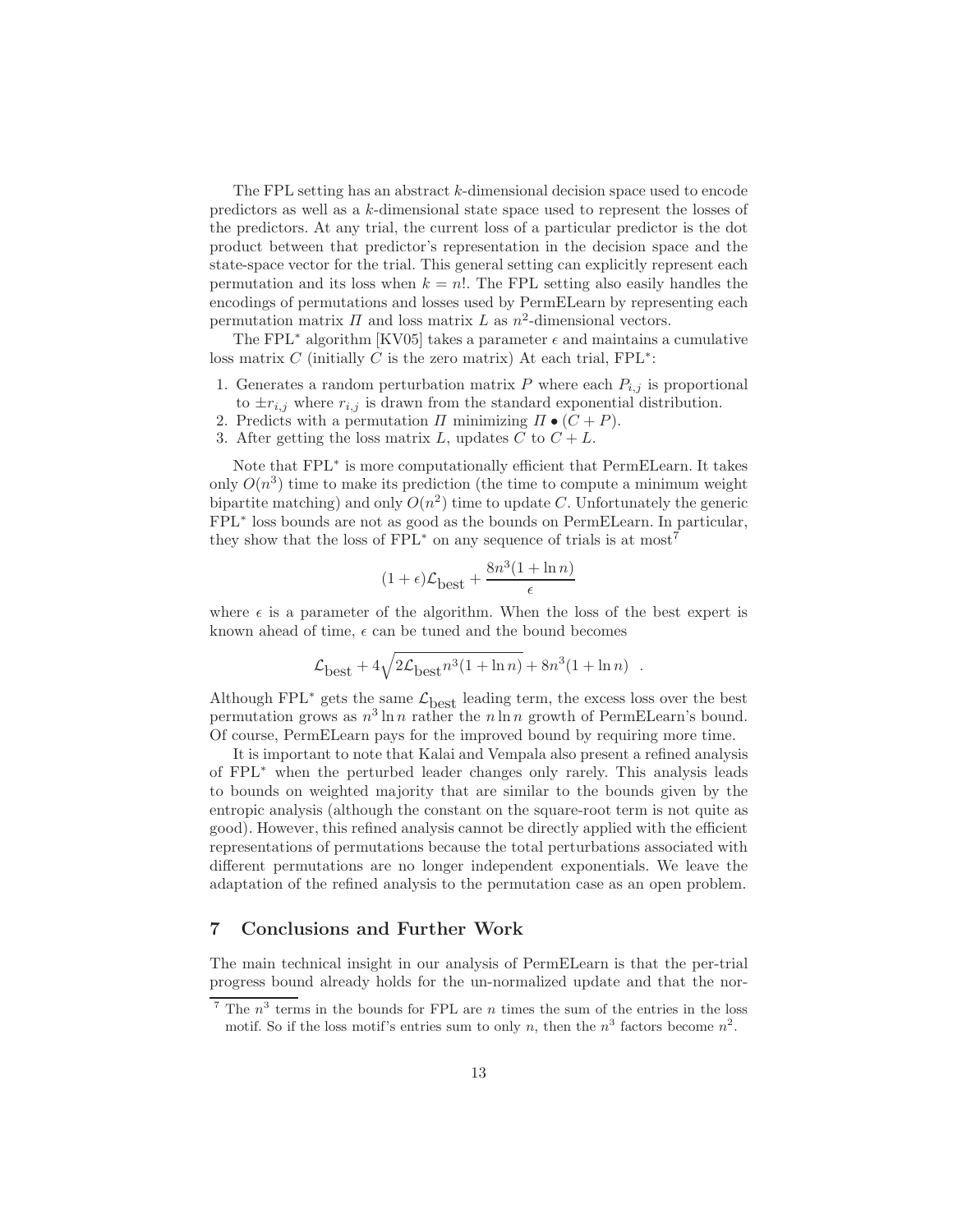malization step only helps. This finesses the difficulty of accounting for the normalization (which does not have a closed form) in the analysis. The same thing already happens in the Weighted Majority setting.

As our main contribution we showed that the problem of learning a permutation is amenable to the same techniques as learning in the expert setting. This means that all techniques from that line of research are likely to carry over: lower bounding the weights when the comparator is shifting, long-term memory when shifting between a small set of comparators [BW02], capping the weights from the top if the goal is to be close to the best set of comparators [WK06], adapting the updates to the multi-armed bandit setting when less feedback is provided [ACBFS02], PAC Bayes analysis of the exponential updates [McA03].

Our analysis techniques rely on Bregman projection methods. This means that the bounds remain unchanged if we add convex side constraints on the parameter matrix because as long as the comparator satisfies the side constraints, we can always project onto these constraints without hurting the analysis [HW01]. With the side constraints we can enforce relationships between the parameters, such as  $W_{i,j} \geq W_{i,k}$  (*i* is more likely mapped to *j* than *k*).

We also applied the "Follow the Perturbed Leader" techniques to our permutation problem. This algorithm adds randomness to the total losses and then predicts with a minimum weighted matching which costs  $O(n^3)$  whereas our more complicated algorithm is at least  $O(n^4)$  and has precision issues. However the bounds provable for FPL are much worse than for the WM style analysis used here. The key open problem is whether we can have the best of both worlds: add randomness to the loss matrix so that the expected minimum weighted matching is the stochastic matrix produced by the PermELearn update (3). This would mean that we could use the faster algorithm together with our tighter analysis. In the simpler weighted majority setting this has been done already [KW05, Kal05]. However we do not yet know how to simulate the PermELearn update this way.

**Acknowledgments:** We thank David DesJardins, Jake Abernethy, Dimitris Achlioptas, Dima Kuzmin, and the anonymous referees for helpful feedback.

## **References**

- [ACBFS02] P. Auer, N. Cesa-Bianchi, Y. Freund, and R. E. Schapire. The nonstochastic multiarmed bandit problem. *SIAM Journal on Computing*, 32(1):48–77, 2002.
- [BCK03] A. Blum, S. Chawla, and A. Kalai. Static optimality and dynamic searchoptimality in lists and trees. *Algorithmica*, 36:249–260, 2003.
- [Bha97] R. Bhatia. *Matrix Analysis*. Springer, Berlin, 1997.
- Hamsa Balakrishnan, Inseok Hwang, and Claire Tomlin. Polynomial approximation algorithms for belief matrix maintenance in identity management. In *43rd IEEE Conference on Decision and Control*, pages 4874– 4879, December 2004.
- [BW02] Olivier Bousquet and Manfred K. Warmuth. Tracking a small set of experts by mixing past posteriors. *Journal of Machine Learning Research*, 3:363–396, 2002.